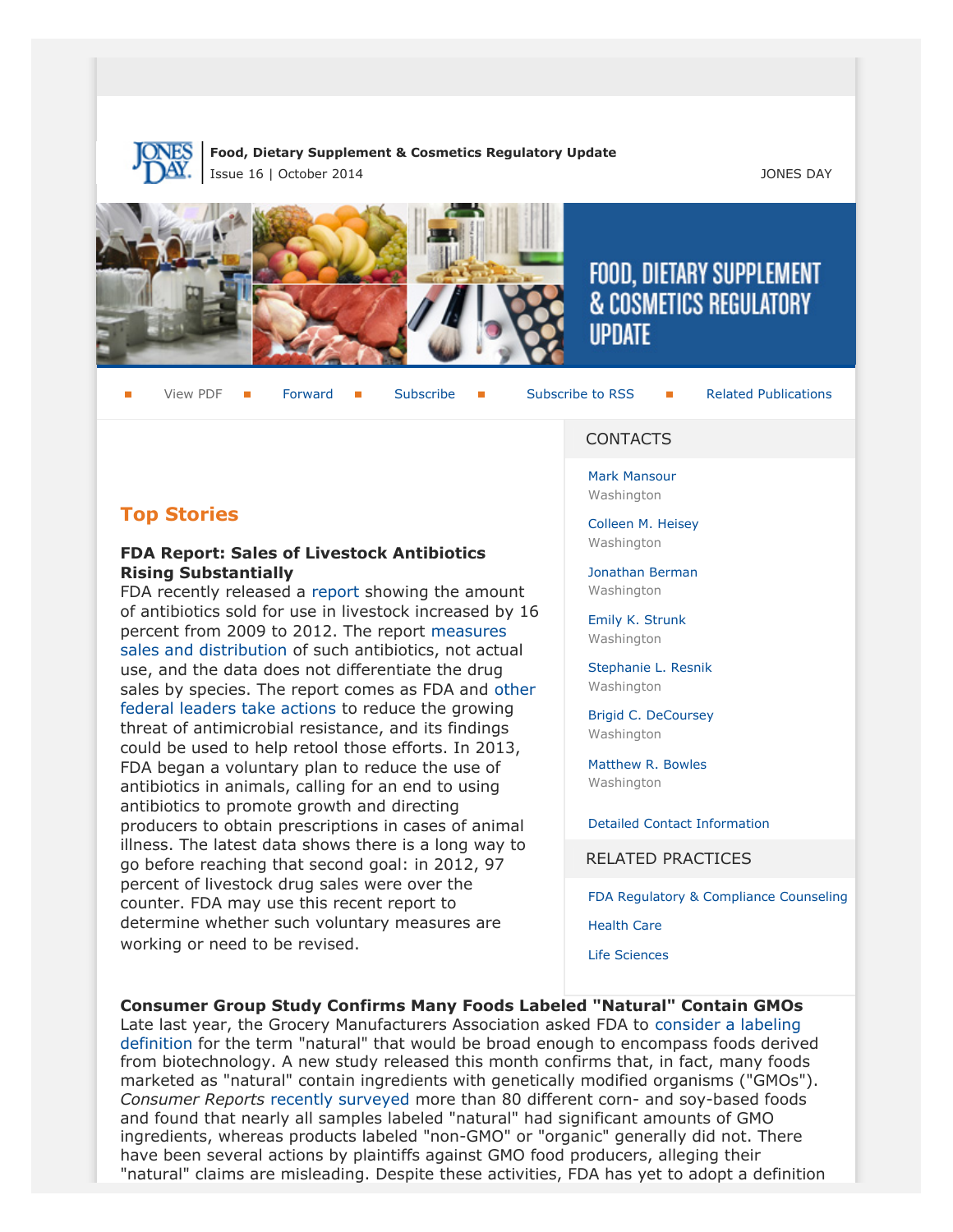for the term "natural."

**Federal Court Dismisses States' Suit Against California Egg Law**

On October 2, 2014, a federal court [dismissed a suit challenging a California ban on the](http://www.nytimes.com/2014/10/04/business/us-judge-dismisses-6-state-suit-over-california-egg-law.html) [sale of eggs](http://www.nytimes.com/2014/10/04/business/us-judge-dismisses-6-state-suit-over-california-egg-law.html) produced under conditions that do not meet certain animal care standards, including space considerations. The dispute involved a ballot measure approved four years ago requiring egg-laying hens to be raised in free-range spaces—rules that state lawmakers subsequently extended to out-of-state farmers who sell their products in California. Missouri filed a complaint, joined by Alabama, Iowa, Kentucky, Nebraska, and Oklahoma, in claiming the law violates the Commerce Clause of the federal Constitution. Together, farmers in the six states produce 20 billion eggs annually and sell two billion in California. This month, the court dismissed the states' case for lack of standing. The California law is set to take effect in 2015.

**USDA Establishes Federal Program to Coordinate State Phytosanitary Efforts**

Earlier this month, USDA announced a new [federal program](http://www.gpo.gov/fdsys/pkg/FR-2014-10-01/pdf/2014-23386.pdf) to promote coordinated efforts to reduce plant-pest risks at U.S. ports of entry. The process allows states to petition the Animal and Plant Health Inspection Service ("APHIS") for federal recognition of their phytosanitary programs, which target limited-distribution pests that APHIS either is not already regulating or is considering no longer regulating. Under the program, if a state-managed pest is detected at a port of entry, then APHIS or U.S. Customs and Border Protection will require the importer to comply with the state's phytosanitary mitigation requirements. The program will also allow USDA to [relax entry requirements](http://www.fruitnet.com/americafruit/article/162887/us-implements-federal-plant-pest-programme) for plant pests no longer considered risks by the federal or state governments.

#### **Other News**

[FDA Launches Data Dashboard to Share Inspection, Compliance, and Recall Information](http://blogs.fda.gov/fdavoice/index.php/2014/10/new-data-dashboard-tool-shares-fdas-inspection-compliance-and-recall-data/#sthash.bYKormkR.dpuf)

[Newly Minted Fruit and Vegetable Committee Sets Goals for Advising USDA](http://www.thegrower.com/news/Fruit-and-vegetable-committee-works-on-action-plan-277601821.html?view=all)

[FDA Food Facility Registration Renewal Due December 31, 2014](http://www.fda.gov/Food/NewsEvents/ConstituentUpdates/ucm416121.htm)

[USDA Invests \\$118 Million in Grants to Support Specialty Crop Producers](http://www.usda.gov/wps/portal/usda/usdahome?contentid=2014/10/0220.xml&navid=NEWS_RELEASE&navtype=RT&parentnav=LATEST_RELEASES&edeployment_action=retrievecontent)

[Supreme Court Leaves California Foie Gras Ban Intact](http://www.reuters.com/article/2014/10/14/us-usa-court-food-idUSKCN0I31NH20141014)

## **Regulatory Updates**

#### **USDA Announces Process for Recognizing State-Managed Phytosanitary Programs**

In the [October 1, 2014,](http://www.gpo.gov/fdsys/pkg/FR-2014-10-01/pdf/2014-23386.pdf) *Federal Register*, USDA announced it is implementing a process for states to petition the USDA's APHIS for federal recognition of their phytosanitary programs developed to eradicate, exclude, or contain plant pests of limited distribution within the United States. Through the petition process, APHIS will evaluate and consider recognizing state regulatory programs for certain plant pests that APHIS is not currently regulating or is considering no longer regulating. Federal recognition will help USDA know whether to take control actions against such pests at U.S. ports of entry prior to interstate movement of potentially affected plants into states with regulatory programs.

#### **USDA Adopts Final Rule Relaxing Grade Requirements for Valencia Oranges**

In the [September 30, 2014,](http://www.gpo.gov/fdsys/pkg/FR-2014-09-30/pdf/2014-23239.pdf) *Federal Register*, USDA adopted, as a final rule without change, an interim rule altering the minimum grade requirements prescribed under the marketing order for oranges, grapefruit, tangerines, and tangelos grown in Florida. The rule reduces the minimum grade requirement for Valencia and other late-type oranges shipped to interstate markets for certain periods in each season. *The rule is effective October 1, 2014*.

**USDA Announces Concurrence with World Organization on BSE Designations** In the [October 1, 2014,](http://www.gpo.gov/fdsys/pkg/FR-2014-10-01/pdf/2014-23407.pdf) *Federal Register*, USDA announced its decision to concur with the World Organization for Animal Health's bovine spongiform encephalopathy ("BSE") risk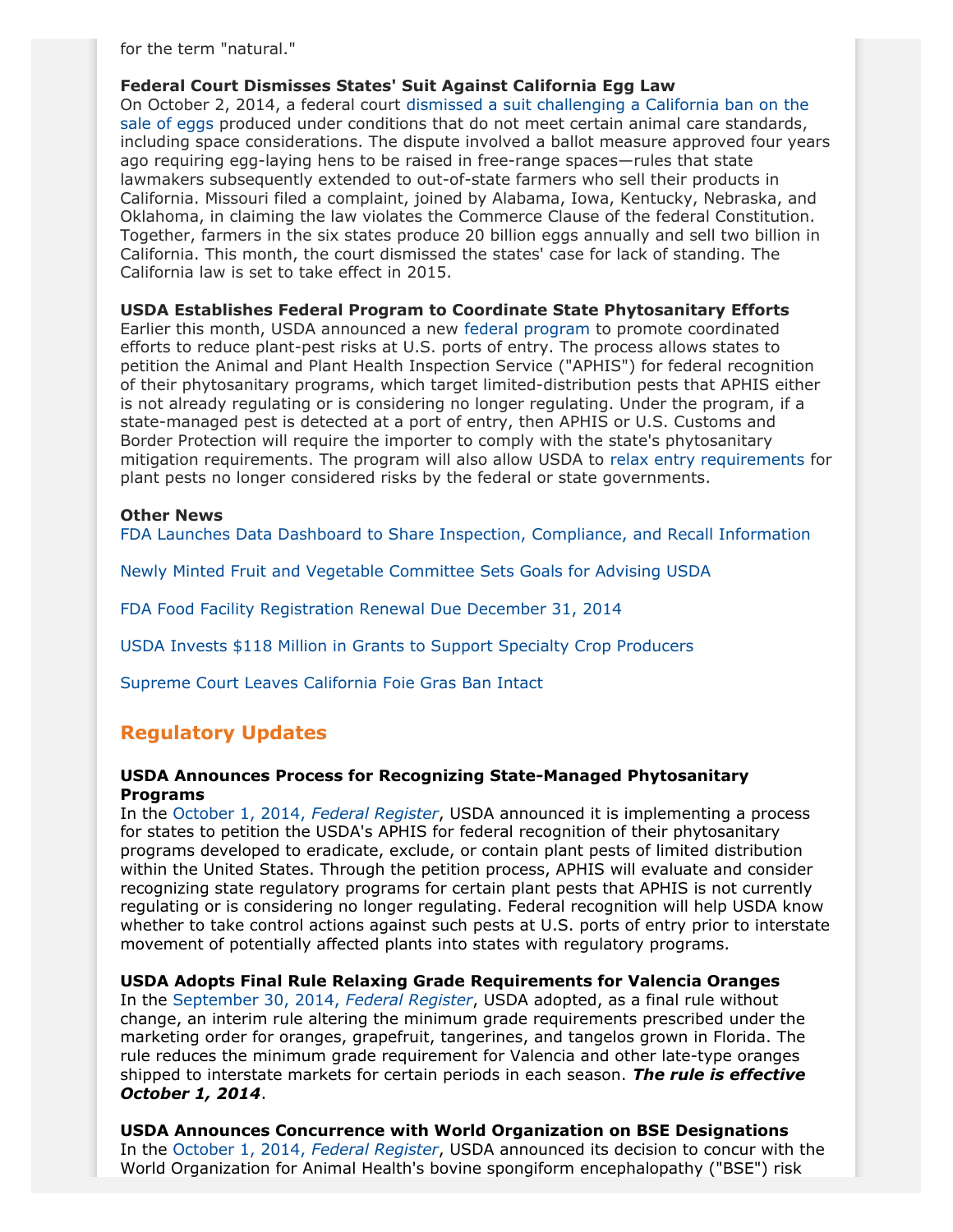designations for 15 regions. By regulation, USDA's APHIS must classify every country of the world as having negligible risk, controlled risk, or undetermined risk for BSE, and this recent decision reclassifies 15 regions as negligible risk or controlled risk. The list of regions can be accessed on the APHIS website.

#### **FDA Announces Filing of Food Additive Petition for Mesquite Bean Flour**

In the [October 3, 2014,](http://www.gpo.gov/fdsys/pkg/FR-2014-10-03/pdf/2014-23597.pdf) *Federal Register*, FDA announced its filing of a citizen petition, proposing that the food additive regulations be amended to provide for the safe use of ionizing radiation to treat mesquite bean flour. Food producers use ionizing radiation to reduce the levels of food-borne pathogens.

**USDA Allows Import of Bananas from Philippines into Hawaii, Certain Territories** In the [October 10, 2014,](http://www.gpo.gov/fdsys/pkg/FR-2014-10-10/pdf/2014-24246.pdf) *Federal Register*, USDA issued a final rule amending the fruits and vegetables regulations to allow the importation of fresh bananas from the Philippines into Hawaii, Guam, and the Northern Mariana Islands. As a condition of entry, the bananas will have to be produced in accordance with a systems approach, which includes monitoring for fruit flies, harvesting of only hard green bananas, and inspecting shipments for quarantine pests. *The rule is effective November 10, 2014*.

## **FDA Information Collection Activities**

#### **FDA Announced the Opportunity to Comment on the Following Proposed Information Collections**

[Veterinary Feed Directive](http://www.gpo.gov/fdsys/pkg/FR-2014-09-25/pdf/2014-22808.pdf) (*comments due November 24, 2014*)

#### **FDA Announced the Following Information Collections Have Been Submitted to OMB**

[Electronic Records; Electronic Signatures](http://www.gpo.gov/fdsys/pkg/FR-2014-10-03/pdf/2014-23551.pdf) (*comments due to OMB November 3, 2014*)

[Exports: Notification and Recordkeeping Requirements](http://www.gpo.gov/fdsys/pkg/FR-2014-10-14/pdf/2014-24293.pdf) (*comments due to OMB November 13, 2014*)

#### **FDA Announced the Following Information Collections Have Been Approved by OMB**

[General Administrative Procedures: Citizen Petitions; Petition for Reconsideration or Stay](http://www.gpo.gov/fdsys/pkg/FR-2014-10-08/pdf/2014-24051.pdf) [of Action; Advisory Opinions](http://www.gpo.gov/fdsys/pkg/FR-2014-10-08/pdf/2014-24051.pdf)

## **USDA Information Collection Activities**

#### **USDA Announced the Opportunity to Comment on the Following Proposed Information Collections**

[Supplemental Nutrition Assistance Program Waivers Under Section 6\(o\) of the Food and](http://www.gpo.gov/fdsys/pkg/FR-2014-09-30/pdf/2014-23176.pdf) [Nutrition Act](http://www.gpo.gov/fdsys/pkg/FR-2014-09-30/pdf/2014-23176.pdf) (*comments due December 1, 2014*)

[Special Supplemental Nutrition Program for Women, Infants, and Children Infant and](http://www.gpo.gov/fdsys/pkg/FR-2014-10-06/pdf/2014-23740.pdf) [Toddler Feeding Practices Study](http://www.gpo.gov/fdsys/pkg/FR-2014-10-06/pdf/2014-23740.pdf) (*comments due December 5, 2014*)

**USDA Announced the Opportunity to Comment on the Following Request for Revisions to and/or Extensions of Approval of Information Collections** [Dairy Products Mandatory Sales Reporting](http://www.gpo.gov/fdsys/pkg/FR-2014-10-08/pdf/2014-24012.pdf) (*comments due December 8, 2014*)

#### **USDA Announced the Following Information Collections Have Been Submitted to OMB**

[Importation of Plants for Planting; Establishing a Category for Plants for Planting Not](http://www.gpo.gov/fdsys/pkg/FR-2014-10-03/pdf/2014-23525.pdf) [Authorized for Importation Pending Pest Risk Analysis](http://www.gpo.gov/fdsys/pkg/FR-2014-10-03/pdf/2014-23525.pdf) (*comments due to OMB November 3, 2014*)

[National Animal Health Monitoring System; Equine 2015 Study](http://www.gpo.gov/fdsys/pkg/FR-2014-10-06/pdf/2014-23709.pdf) (*comments due tomb November 5, 2014*)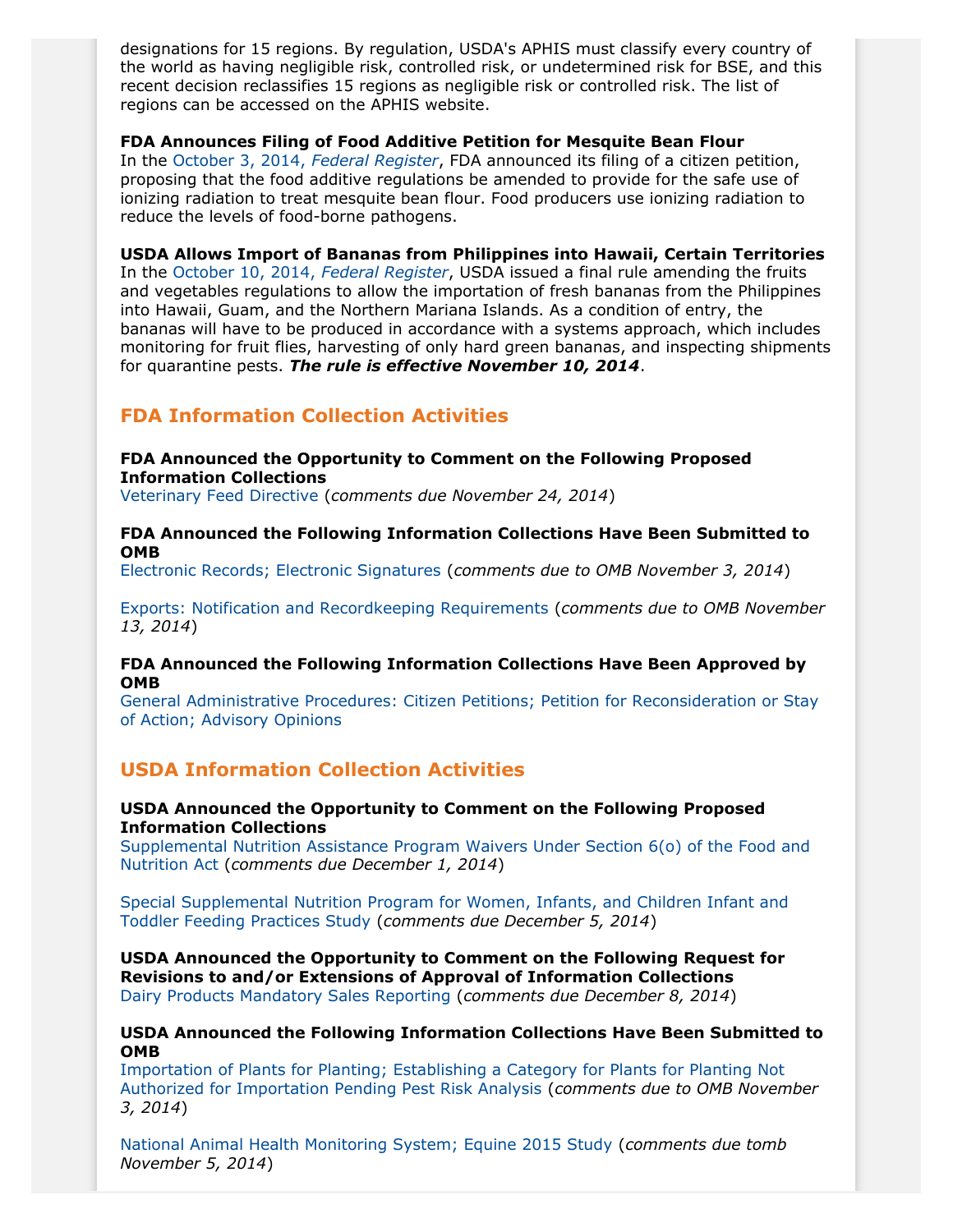#### **Other USDA Announcements**

[Expansion of Areas in the Philippines Considered Free of Mango Seed Weevil and Mango](http://www.gpo.gov/fdsys/pkg/FR-2014-10-01/pdf/2014-23406.pdf) [Pulp Weevil and Establishment of a Lower Irradiation Dose as a Treatment for Mango Pulp](http://www.gpo.gov/fdsys/pkg/FR-2014-10-01/pdf/2014-23406.pdf) **[Weevil](http://www.gpo.gov/fdsys/pkg/FR-2014-10-01/pdf/2014-23406.pdf)** 

[Decision to Allow Interstate Movement of Fresh Achachairú Fruit from Puerto Rico](http://www.gpo.gov/fdsys/pkg/FR-2014-10-01/pdf/2014-23419.pdf)

[Relaxation of Handling Regulations for Irish Potatoes Grown in Colorado and Imported](http://www.gpo.gov/fdsys/pkg/FR-2014-10-06/pdf/2014-23524.pdf) [Irish Potatoes](http://www.gpo.gov/fdsys/pkg/FR-2014-10-06/pdf/2014-23524.pdf)

## **Upcoming Meetings, Workshops, and Conferences**

[Meeting of the National Agricultural Research, Extension, Education, and Economics](http://www.gpo.gov/fdsys/pkg/FR-2014-10-06/pdf/2014-23814.pdf) [Advisory Board](http://www.gpo.gov/fdsys/pkg/FR-2014-10-06/pdf/2014-23814.pdf), **October 21–23, 2014**, in Washington, D.C.

[Meeting of the Codex Committee on Nutrition and Foods for Special Dietary Uses,](http://www.gpo.gov/fdsys/pkg/FR-2014-09-10/pdf/2014-21551.pdf) **October 28, 2014**, College Park, MD.

[Meeting of the Organic Standards Board](http://www.gpo.gov/fdsys/pkg/FR-2014-09-08/pdf/2014-21292.pdf), **October 28–30, 2014**, Louisville, KY.

[FDA Risk Communications Advisory Committee Meeting](http://www.gpo.gov/fdsys/pkg/FR-2014-08-28/pdf/2014-20481.pdf), **November 3–4, 2014**, in Washington, DC.

[Meeting of the Grain Inspection Advisory Committee](http://www.gpo.gov/fdsys/pkg/FR-2014-10-14/pdf/2014-24335.pdf), **November 5, 2014**, in Kansas City, MO.

[Science Board to FDA,](http://www.gpo.gov/fdsys/pkg/FR-2014-10-08/pdf/2014-24001.pdf) **November 19–20, 2014**, in Silver Spring, MD.

[FDA Food Advisory Committee Meeting,](http://www.gpo.gov/fdsys/pkg/FR-2014-08-19/pdf/2014-19601.pdf) **December 16–17, 2014**, in Washington, D.C.

## **Enforcement Updates**

#### **Recent Product Recalls**

Several food products were recently recalled for undeclared allergens, microbial contaminations, and inspection deficiencies.

According to FDA's website, companies recalled five products because their packages did not list certain allergenic ingredients: chocolate cherries for undeclared peanuts, organic pasta for undeclared soy, rice cakes for undeclared milk, and waffles and a cheese dip for undeclared egg. FDA also posted recalls of prepackaged sandwiches, anchovies, and a cheese product due to concerns of potential *Listeria* contamination. A brand of jarred pesto sauce was called back because improper processing made it susceptible to botulism toxin.

USDA posted information about recalled beef jerky and a pork blood product that were produced without inspection. A company recalled ground beef for foreign material contamination, including pieces of metal, and another producer called back its beef filling because the products did not meet critical cooking limits. There were also recalls of breakfast meat and poultry products for possible *Listeria* contamination.

View a complete list of product recalls [for FDA-regulated products](http://www.fda.gov/Safety/Recalls/) and [for USDA-regulated](http://www.fsis.usda.gov/wps/portal/fsis/topics/recalls-and-public-health-alerts/current-recalls-and-alerts) [products.](http://www.fsis.usda.gov/wps/portal/fsis/topics/recalls-and-public-health-alerts/current-recalls-and-alerts)

#### **Recent Warning Letters**

FDA recently warned a dietary supplement company for illegally producing drugs because its products contained undeclared active pharmaceutical ingredients. In an unusual case, the company was also cited for refusing to grant the FDA inspector access to an inventory of sampled products, as required by the inspection notice. FDA issued this warning pursuant to new authorities under the Food and Drug Administration Safety and Innovation Act, or FDASIA, which, as described in [guidance,](http://www.fda.gov/downloads/RegulatoryInformation/Guidances/UCM360484.pdf) allows the agency to deem a